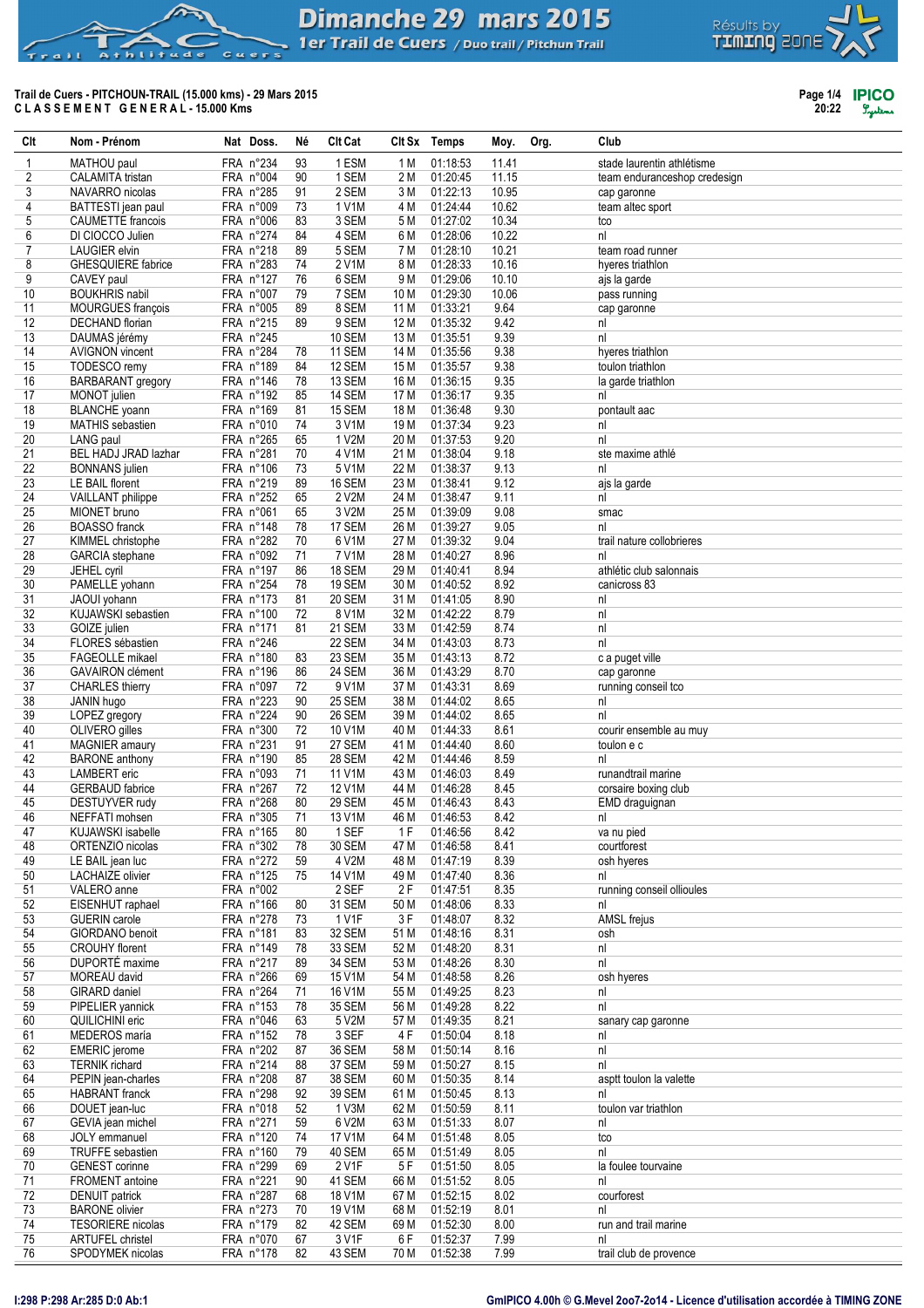## **Dimanche 29 mars 2015** 1 er Trail de Cuers / Duo trail / Pitchun Trail

# Trail de Cuers - PITCHOUN-TRAIL (15.000 kms) - 29 Mars 2015<br>CLASSEMENT GENERAL-15.000 Kms

hlitude

 $C_{11}$  $\sim$   $\sim$ 

 $6.31$ 

 $\triangleright$ 



Page 2/4 **IPICO**<br>20:22 *System* 

| Clt        | Nom - Prénom                                  | Nat Doss.              | Νé       | Clt Cat             |                | Clt Sx Temps         | Moy.         | Org. | Club                            |
|------------|-----------------------------------------------|------------------------|----------|---------------------|----------------|----------------------|--------------|------|---------------------------------|
| 77         | FRANCOUL jerome                               | FRA n°130              | 76       | 44 SEM              | 71 M           | 01:52:41             | 7.99         |      | toulon triathlon mutuelle verte |
| 78         | VAUCHEY philippe                              | FRA n°040              | 62       | 7 V2M               | 72 M           | 01:52:47             | 7.98         |      | hyeres triathlon                |
| 79         | DUCREUX david                                 | FRA n°163              | 80       | 45 SEM              | 73 M           | 01:53:01             | 7.96         |      | a.s monaco triathlon            |
| 80         | <b>BAUER</b> david                            | FRA n°184              | 84       | 46 SEM              | 74 M           | 01:53:14             | 7.95         |      | toulon vtt                      |
| 81         | <b>HOURCADE</b> yannick                       | FRA n°210              | 88       | 47 SEM              | 75 M           | 01:53:55             | 7.90         |      | aubagne triathlon               |
| 82         | <b>BRETON</b> erwan                           | FRA n°108              | 73       | 20 V1M              | 76 M           | 01:54:01             | 7.89         |      | courir à saint divy             |
| 83         | <b>VALENTINI</b> richard                      | FRA n°056              | 64       | 8 V2M               | 77 M           | 01:54:13             | 7.88         |      | menton marathon                 |
| 84         | <b>ESLINE</b> thierry                         | FRA n°051              | 64       | 9 V2M               | 78 M           | 01:54:18             | 7.87         |      | tab                             |
| 85<br>86   | <b>BERTHET</b> matthieu<br>LANSIMAKI julien   | FRA n°185<br>FRA n°151 | 84<br>78 | 48 SEM<br>49 SEM    | 79 M<br>80 M   | 01:54:19<br>01:54:30 | 7.87<br>7.86 |      | srt<br>nl                       |
| 87         | PERDIGON leonore                              | FRA n°280              | 70       | 4 V1F               | 7 F            | 01:54:37             | 7.85         |      | ste maxime athlé                |
| 88         | LACROIX guillaume                             | FRA n°211              | 88       | <b>50 SEM</b>       | 81 M           | 01:54:48             | 7.84         |      | nl                              |
| 89         | COURCAUD christophe                           | FRA n°001              | 70       | 21 V1M              | 82 M           | 01:54:54             | 7.83         |      | team cébé                       |
| 90         | FERRET aurelien                               | FRA n°150              | 78       | 51 SEM              | 83 M           | 01:54:58             | 7.83         |      | nl                              |
| 91         | RIQUIER christophe                            | FRA n°296              | 65       | 10 V2M              | 84 M           | 01:55:03             | 7.82         |      | gonfa run                       |
| 92         | <b>TESTELIN</b> roger                         | FRA n°048              | 63       | 11 V2M              | 85 M           | 01:55:23             | 7.80         |      | escall                          |
| 93         | <b>TERNIK boris</b>                           | FRA n°213              | 88       | 52 SEM              | 86 M           | 01:55:31             | 7.79         |      | nl                              |
| 94         | <b>IMBERT</b> pascal                          | FRA n°077              | 68       | 22 V1M              | 87 M           | 01:55:59             | 7.76         |      | n                               |
| 95<br>96   | LEVEQUE alain<br>SCALA cédric                 | FRA n°024<br>FRA n°193 | 58<br>85 | 12 V2M<br>53 SEM    | 88 M<br>89 M   | 01:56:07<br>01:56:22 | 7.75<br>7.73 |      | les foullees du loriot<br>nl    |
| 97         | MIELLE benoit                                 | FRA n°243              |          | <b>54 SEM</b>       | 90 M           | 01:56:22             | 7.73         |      | nl                              |
| 98         | <b>CHAHINE</b> emmanuel                       | FRA n°157              | 79       | <b>55 SEM</b>       | 91 M           | 01:56:32             | 7.72         |      | la foulee tourvaine             |
| 99         | <b>BOULE</b> jerome                           | FRA n°091              | 71       | 23 V1M              | 92 M           | 01:56:35             | 7.72         |      | nl                              |
| 100        | <b>DIDIERE</b> nicolas                        | FRA n°304              | 75       | 24 V1M              | 93 M           | 01:56:39             | 7.72         |      | nl                              |
| 101        | <b>MARCHAL</b> fabrice                        | FRA n°277              | 72       | 25 V1M              | 94 M           | 01:56:48             | 7.71         |      | nl                              |
| 102        | PARSY sabrina                                 | FRA n°270              | 76       | 4 SEF               | 8 F            | 01:56:48             | 7.71         |      | nl                              |
| 103        | PEYRON thierry                                | FRA n°055              | 64       | 13 V2M              | 95 M           | 01:57:10             | 7.68         |      | ep manosque athletisme          |
| 104        | <b>TALBOT</b> gilles                          | FRA n°074              | 67       | 26 V1M              | 96 M           | 01:57:22             | 7.67         |      | smac                            |
| 105        | <b>RECH</b> benjamin                          | FRA n°226              | 90<br>71 | <b>56 SEM</b>       | 97 M           | 01:57:57             | 7.63<br>7.63 |      | nl<br>n                         |
| 106<br>107 | PRIGENT arnaud<br>MOLLA julien                | FRA n°261<br>FRA n°187 | 84       | 27 V1M<br>57 SEM    | 98 M<br>99 M   | 01:58:02<br>01:58:08 | 7.62         |      | hyeres triathlon                |
| 108        | <b>FORLIN</b> frederic                        | FRA n°275              | 69       | 28 V1M              | 100 M          | 01:58:13             | 7.61         |      | nl                              |
| 109        | GILLIOT xavier                                | FRA n°158              | 79       | <b>58 SEM</b>       | 101 M          | 01:58:24             | 7.60         |      | nl                              |
| 110        | VITRE sébastien                               | FRA n°143              | 77       | <b>59 SEM</b>       | 102 M          | 01:58:43             | 7.58         |      | cap puget                       |
| 111        | <b>BESSE</b> daniel                           | FRA n°023              | 58       | 14 V2M              | 103 M          | 01:58:52             | 7.57         |      | bandol evenement organisation   |
| 112        | GIRARD jean-charles                           | FRA n°222              | 90       | 60 SEM              | 104 M          | 01:59:00             | 7.56         |      | nl                              |
| 113        | DOREAU franck                                 | FRA n°111              | 73       | 29 V1M              | 105 M          | 01:59:11             | 7.55         |      | nl                              |
| 114        | <b>WALCKER</b> paul                           | FRA n°228              | 90       | 61 SEM              | 106 M          | 01:59:29             | 7.53         |      | n                               |
| 115        | FERAUD adrien                                 | FRA n°195              | 86       | 62 SEM<br>30 V1M    | 107 M          | 01:59:39             | 7.52         |      | hyeres-triathlon                |
| 116<br>117 | LUBRANO marcel<br>MICHEL jean yves            | FRA n°295<br>FRA n°247 | 70<br>72 | 31 V1M              | 108 M<br>109 M | 01:59:45<br>01:59:48 | 7.52<br>7.51 |      | gonfa run<br>sco dcns           |
| 118        | <b>BACHELOT</b> jean philippe                 | FRA n°144              | 78       | 63 SEM              | 110 M          | 01:59:54             | 7.51         |      | nl                              |
| 119        | NAUD cédric                                   | FRA n°248              | 83       | 64 SEM              | 111 M          | 02:00:01             | 7.50         |      | sco dcns                        |
| 120        | <b>BOURGES</b> sebastien                      | FRA n°107              | 73       | 32 V1M              | 112 M          | 02:00:07             | 7.49         |      | nl                              |
| 121        | SIMON frederic                                | FRA n°114              | 73       | 33 V1M              | 113 M          | 02:00:17             | 7.48         |      | nl                              |
| 122        | DANET cedric                                  | FRA n°162              | 80       | 65 SEM              | 114 M          | 02:00:22             | 7.48         |      | n                               |
| 123        | LOPEZ damien                                  | FRA n°249              | 86       | 66 SEM              | 115 M          | 02:00:40             | 7.46         |      | giant France off road team      |
| 124        | GUILLAUME jonathan                            | FRA n°119              | 74       | 34 V1M              | 116 M          | 02:02:28             | 7.35         |      | nl                              |
| 125<br>126 | <b>CRESCI</b> laurent<br>LESUEUR edouard      | FRA n°036<br>FRA n°205 | 62<br>87 | 15 V2M<br>67 SEM    | 117 M<br>118 M | 02:02:30<br>02:02:50 | 7.35<br>7.33 |      | nl<br>nl                        |
| 127        | CARBONNEL jeremy                              | FRA n°286              | 89       | 68 SEM              | 119 M          | 02:02:51             | 7.33         |      | nl                              |
| 128        | <b>TELLIER davy</b>                           | FRA n°115              | 73       | 35 V1M              | 120 M          | 02:03:10             | 7.31         |      | nl                              |
| 129        | ROVANET remy                                  | FRA n°244              | 66       | 36 V1M              | 121 M          | 02:03:45             | 7.27         |      | asptt                           |
| 130        | RAHAL yann                                    | FRA n°303              | 60       | 16 V2M              | 122 M          | 02:04:38             | 7.22         |      | nl                              |
| 131        | NICOLAS stephane                              | FRA n°269              | 66       | 37 V1M              | 123 M          | 02:04:42             | 7.22         |      | nl                              |
| 132        | TOUCHE pierre yves                            | FRA n°259              | 73       | 38 V1M              | 124 M          | 02:04:59             | 7.20         |      | nl                              |
| 133        | BADAJOZ augustin                              | FRA n°290              | 64       | 17 V2M              | 125 M          | 02:05:10             | 7.19         |      | broceliande AV 35               |
| 134<br>135 | ORLANDI olivier<br><b>BOURGAULT</b> vincent   | FRA n°276<br>FRA n°161 | 71<br>80 | 39 V1M<br>69 SEM    | 126 M<br>127 M | 02:05:26<br>02:05:49 | 7.18<br>7.15 |      | hotel BOR                       |
| 136        | DUMAS quentin                                 | FRA n°297              | 91       | 70 SEM              | 128 M          | 02:05:50             | 7.15         |      | nl<br>nl                        |
| 137        | MONTINARD yoann                               | FRA n°288              | 90       | <b>71 SEM</b>       | 129 M          | 02:06:21             | 7.12         |      | nl                              |
| 138        | ADVILLE jean-michel                           | FRA n°075              | 68       | 40 V1M              | 130 M          | 02:06:52             | 7.09         |      | smac                            |
| 139        | PLAGNOL claude                                | FRA n°256              | 55       | 2 V3M               | 131 M          | 02:07:02             | 7.09         |      | nl                              |
| 140        | PRADIER jean pascal                           | FRA n°068              | 66       | 41 V1M              | 132 M          | 02:07:30             | 7.06         |      | la garde triathlon              |
| 141        | MATTEI jean charles                           | FRA n°060              | 65       | 18 V2M              | 133 M          | 02:07:38             | 7.05         |      | nl                              |
| 142        | <b>HERMITTE</b> mathieu                       | FRA n°209              | 88       | <b>72 SEM</b>       | 134 M          | 02:07:45             | 7.05         |      | nl                              |
| 143        | PALPACUER christophe                          | FRA n°102              | 72       | 42 V1M              | 135 M          | 02:07:50             | 7.04         |      | nl                              |
| 144<br>145 | <b>LIEUTAUD cyril</b>                         | FRA n°095<br>FRA n°199 | 71<br>86 | 43 V1M<br>5 SEF     | 136 M<br>9 F   | 02:07:51<br>02:08:00 | 7.04<br>7.03 |      | nl<br>nl                        |
| 146        | <b>VETTARD</b> tiphaine<br>HENNUYER enguerran | FRA n°133              | 76       | 73 SEM              | 137 M          | 02:08:15             | 7.02         |      | nl                              |
| 147        | RICCI geraldine                               | FRA n°121              | 74       | 5 V1F               | 10 F           | 02:08:17             | 7.02         |      | l'echappee belle                |
| 148        | <b>BALDIN</b> brigitte                        | FRA n°058              | 65       | 1 V2F               | 11 F           | 02:08:19             | 7.01         |      | nl                              |
| 149        | <b>TRUNDE</b> florent                         | FRA n°154              | 78       | 74 SEM              | 138 M          | 02:09:11             | 6.97         |      | n                               |
| 150        | <b>DUFFAUT</b> gilles                         | FRA n°086              | 70       | 44 V1M              | 139 M          | 02:09:17             | 6.96         |      | courtforest                     |
| 151        | ARNAUD maeva                                  | FRA n°008              | 91       | 6 SEF               | 12 F           | 02:10:31             | 6.90         |      | hyeres triathlon                |
| 152        | LAROUREL hugues                               | FRA n°124              | 75       | 45 V <sub>1</sub> M | 140 M          | 02.10.33             | 6.89         |      | nl                              |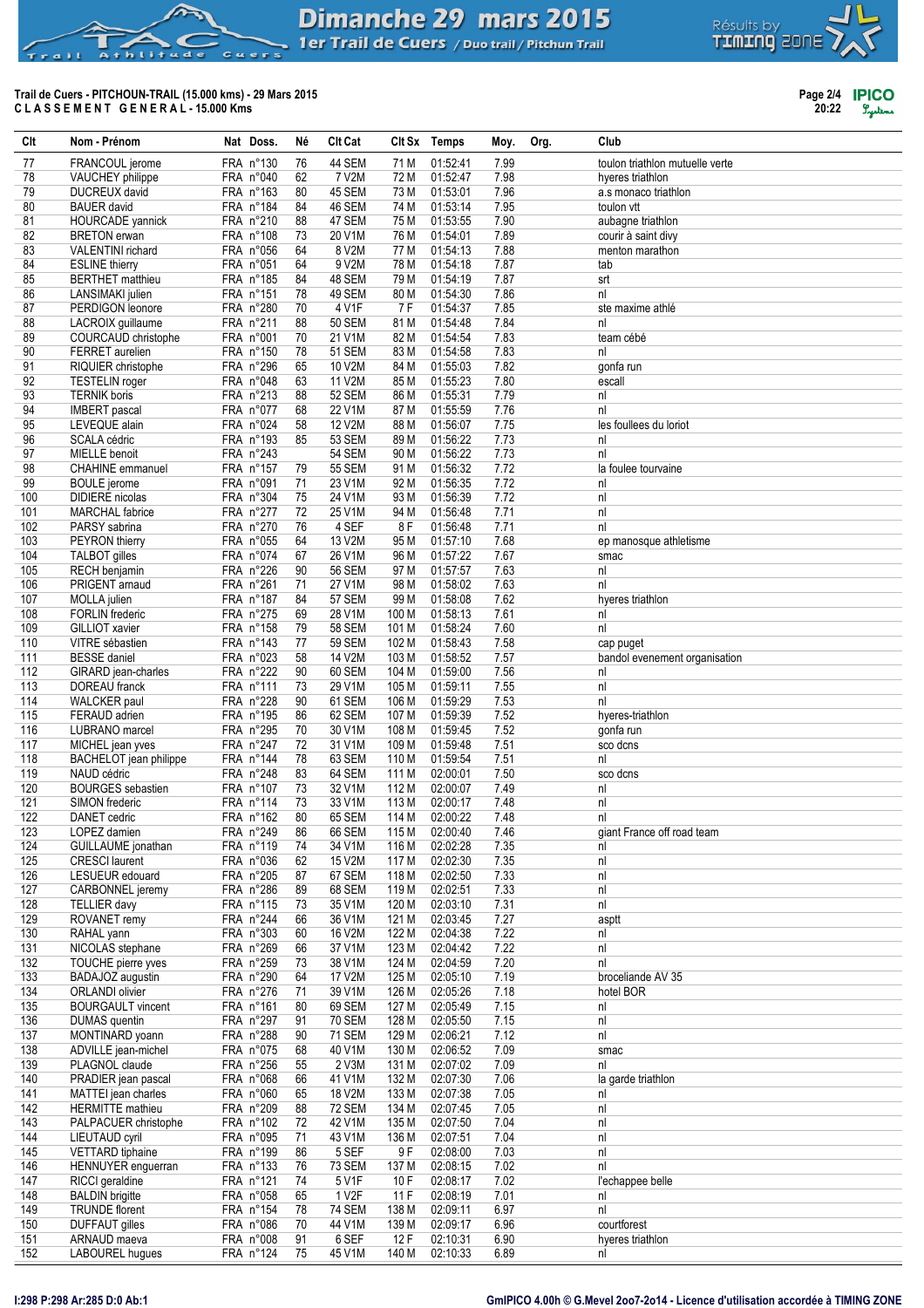# **Dimanche 29 mars 2015**

Club

Org.

Moy.

1er Trail de Cuers / Duo trail / Pitchun Trail

Clt Sx Temps

#### Trail de Cuers - PITCHOUN-TRAIL (15.000 kms) - 29 Mars 2015 CLASSEMENT GENERAL-15.000 Kms

d e

Nat Doss.

Né

**Clt Cat** 

 $h \cup i + u$ 

Nom - Prénom

Clt

| 153        | <b>BALLAJ</b> rachid           | FRA n°145              | 78       | <b>75 SEM</b>      | 141 M          | 02:10:39             | 6.89         | nl                              |
|------------|--------------------------------|------------------------|----------|--------------------|----------------|----------------------|--------------|---------------------------------|
| 154        | <b>BESSET</b> patrick          | FRA n°035              | 62       | 19 V2M             | 142 M          | 02:10:45             | 6.88         | ava gapeau                      |
| 155        | MORACCHINI didier              | FRA n°292              | 81       | 46 V1M             | 143 M          | 02:11:34             | 6.84         | nl                              |
| 156        | PERRENOT patrick               | FRA n°020              | 55       | 3 V3M              | 144 M          | 02:11:50             | 6.83         | nl                              |
| 157        | MARGATHE cecile                | FRA n°212              | 88       | 7 SEF              | 13 F           | 02:12:01             | 6.82         | l'échappée belle                |
|            |                                |                        |          |                    |                |                      |              |                                 |
| 158        | ROUGIERS patrick               | FRA n°029              | 59       | 20 V2M             | 145 M          | 02:12:02             | 6.82         | nl                              |
| 159        | <b>DEVIS</b> alexis            | FRA n°289              | 94       | 2 ESM              | 146 M          | 02:12:12             | 6.81         | tco                             |
| 160        | FEUVRY pascal                  | FRA n°118              | 74       | 47 V1M             | 147 M          | 02:13:24             | 6.75         | ca puget                        |
| 161        | SOULARD rudy                   | FRA n°176              | 81       | <b>76 SEM</b>      | 148 M          | 02:13:29             | 6.74         | nl                              |
| 162        | <b>CLAIR</b> christian         | FRA n°128              | 76       | 77 SEM             | 149 M          | 02:13:46             | 6.73         | toulon triathlon mutuelle verte |
| 163        | <b>BESSON</b> marie-laure      | FRA n°042              | 63       | 2 V <sub>2</sub> F | 14 F           | 02:14:02             | 6.72         | nl                              |
| 164        | <b>MULLER</b> catherine        | FRA n°067              | 66       | 6 V1F              | 15 F           | 02:14:07             | 6.71         | nl                              |
| 165        | PHILIPPE david                 | FRA n°113              | 73       | 48 V1M             | 150 M          | 02:14:25             | 6.70         | nl                              |
|            | <b>LEFRANC</b> cathy           | FRA n°301              | 72       | 7 V1F              |                |                      | 6.67         |                                 |
| 166        |                                |                        |          |                    | 16 F           | 02:14:52             |              | courir ensemble au muy          |
| 167        | <b>BELLANGER</b> frederic      | FRA n°026              | 59       | 21 V2M             | 151 M          | 02:15:40             | 6.63         | nl                              |
| 168        | <b>BELLANGER</b> robin         | FRA n°235              | 94       | 3 ESM              | 152 M          | 02:15:40             | 6.63         | nl                              |
| 169        | SANCHEZ marie therese          | FRA n°081              | 68       | 8 V1F              | 17 F           | 02:15:57             | 6.62         | smac                            |
| 170        | MARQUES caroline               | FRA n°142              | 77       | 8 SEF              | 18 F           | 02:16:10             | 6.61         | la garde triathlon              |
| 171        | <b>PANE</b> laurent            | FRA n°045              | 63       | 22 V2M             | 153 M          | 02:16:34             | 6.59         | nl                              |
| 172        | <b>MORALES</b> bertrand        | FRA n°188              | 84       | <b>78 SEM</b>      | 154 M          | 02:16:41             | 6.59         | nl                              |
| 173        | MAGNIER judicael               | FRA n°206              | 87       | <b>79 SEM</b>      | 155 M          | 02:16:43             | 6.58         | toulon ec                       |
|            |                                | FRA n°030              | 60       | 23 V2M             |                |                      |              | nl                              |
| 174        | MAUREL jacques                 |                        |          |                    | 156 M          | 02:16:56             | 6.57         |                                 |
| 175        | LARGUIER odile                 | FRA n°094              | 71       | 9 V1F              | 19 F           | 02:17:13             | 6.56         | courtforest                     |
| 176        | <b>EPALE</b> dimitri           | FRA n°112              | 73       | 49 V1M             | 157 M          | 02:17:19             | 6.55         | nl                              |
| 177        | SUZZONI patricia               | FRA n°136              | 76       | 9 SEF              | 20 F           | 02:17:27             | 6.55         | echappee belle                  |
| 178        | ROEHR alex                     | FRA n°122              | 74       | 50 V1M             | 158 M          | 02:17:48             | 6.53         | nl                              |
| 179        | <b>DUPONT</b> benoit           | FRA n°294              | 74       | 51 V1M             | 159 M          | 02:17:48             | 6.53         | nl                              |
| 180        | <b>LEMAIRE</b> william         | FRA n°101              | 72       | 52 V1M             | 160 M          | 02:18:20             | 6.51         | nl                              |
| 181        | GOYAUX cyrille                 | FRA n°132              | 76       | 80 SEM             | 161 M          | 02:18:23             | 6.50         | n                               |
| 182        | ROGER sebastien                | FRA n°174              | 81       | 81 SEM             | 162 M          | 02:18:33             | 6.50         | nl                              |
|            |                                |                        |          |                    |                |                      |              |                                 |
| 183        | DOURTHE gregory                | FRA n°201              | 87       | 82 SEM             | 163 M          | 02:18:54             | 6.48         | nl                              |
| 184        | <b>GUIGUES allyson</b>         | FRA n°172              | 81       | <b>10 SEF</b>      | 21 F           | 02:19:12             | 6.47         | nl                              |
| 185        | <b>CHOAIN xavier</b>           | FRA n°279              | 84       | 83 SEM             | 164 M          | 02:19:32             | 6.45         | ste maxime athlé                |
| 186        | <b>MENIEL</b> nathalie         | FRA n°073              | 67       | 53 V1M             | 165 M          | 02:19:43             | 6.44         | menton marathon                 |
| 187        | FEMENIA sébastien              | FRA n°138              | 77       | 84 SEM             | 166 M          | 02:19:58             | 6.43         | nl                              |
| 188        | LAVOUE valerie                 | FRA n°183              | 83       | <b>11 SEF</b>      | 22 F           | 02:20:41             | 6.40         | nl                              |
| 189        | <b>CHARLES</b> aline           | FRA n°085              | 70       | 10 V1F             | 23 F           | 02:20:57             | 6.39         | cap garonne                     |
| 190        | ARNAUD pierre-yves             | FRA n°200              | 87       | 85 SEM             | 167 M          | 02:21:04             | 6.38         | nl                              |
|            |                                |                        |          |                    |                |                      |              |                                 |
| 191        | GOURCEROL nicolas              | FRA n°182              | 83       | 86 SEM             | 168 M          | 02:21:28             | 6.36         | nl                              |
| 192        | DIAZ muriel                    | FRA n°076              | 68       | 11 V1F             | 24 F           | 02:21:38             | 6.35         | nl                              |
| 193        | LEROY jean denis               | FRA n°059              | 65       | 24 V2M             | 169 M          | 02:22:12             | 6.33         | smac                            |
| 194        | <b>GRANJON</b> dominique       | FRA n°258              | 64       | 25 V2M             | 170 M          | 02:22:13             | 6.33         | nl                              |
| 195        | THELIOU nathalie               | FRA n°105              | 72       | 12 V1F             | 25 F           | 02:22:35             | 6.31         | smac                            |
| 196        | THELIOU david                  | FRA n°104              | 72       | 54 V1M             | 171 M          | 02:22:36             | 6.31         | smac                            |
| 197        | D'ONOFRIO beatrice             | FRA n°110              | 73       | 13 V1F             | 26 F           | 02:22:47             | 6.30         | cap garonne sanary              |
| 198        | ROMANELLO nathalie             | FRA n°069              | 66       | 14 V1F             | 27 F           | 02:22:47             | 6.30         | sanary cap garonne              |
| 199        | SIWEK thibaut                  | FRA n°175              | 81       | 87 SEM             | 172 M          | 02:23:25             | 6.28         | nl                              |
| 200        | <b>BOASSO</b> estelle          | FRA n°147              | 78       | 12 SEF             | 28 F           | 02:24:12             | 6.24         | nl                              |
|            |                                |                        |          |                    |                |                      |              |                                 |
| 201        | <b>GUITON</b> laure            | FRA n°088              | 70       | 15 V1F             | 29 F           | 02:24:41             | 6.22         | toulon triathlon mutuelle verte |
| 202        | JACQUELIN-CLUZEAU emilie       | FRA n°099              | 72       | 16 V1F             | 30 F           | 02:24:57             | 6.21         | nl                              |
| 203        | GAUTIER stéphanie              | FRA n°140              | 77       | 13 SEF             | 31 F           | 02:24:57             | 6.21         | nl                              |
| 204        | <b>HUGUET</b> bénédikte        | FRA n°098              | 72       | 17 V1F             | 32 F           | 02:25:28             | 6.19         | nl                              |
| 205        | MARCAN-DUMESNIL victor         | FRA n°225              | 90       | 88 SEM             | 173 M          | 02:25:47             | 6.17         | nl                              |
| 206        | VALETTE isabelle               | FRA n°155              | 78       | <b>14 SEF</b>      | 33 F           | 02:25:50             | 6.17         | nl                              |
| 207        | ROUFFIGNAC armelle             | FRA n°089              | 70       | 18 V1F             | 34 F           | 02:26:15             | 6.15         | avag                            |
| 208        | <b>BREMER</b> jérome           | FRA n°251              | 86       | 89 SEM             | 174 M          | 02:26:44             | 6.13         | nl                              |
| 209        | BETRANCOURT prisca             | FRA n°116              | 74       | 19 V1F             | 35 F           | 02:26:48             | 6.13         |                                 |
|            |                                |                        |          |                    |                |                      |              | smac                            |
| 210        | DAHON thierry                  | FRA n°263              | 73       | 55 V1M             | 175 M          | 02:27:07             | 6.12         | nl                              |
| 211        | MOYA franck                    | FRA n°262              | 80       | 90 SEM             | 176 M          | 02:27:07             | 6.12         | nl                              |
| 212        | <b>GROLE Damien</b>            | FRA n°291              | 78       | 91 SEM             | 177 M          | 02:27:25             | 6.11         | nl                              |
| 213        | <b>MAIGNAN</b> lionel          | FRA n°126              | 75       | 56 V1M             | 178 M          | 02:27:48             | 6.09         | nl                              |
| 214        | CLAUDET laurence               | FRA n°109              | 73       | 20 V1F             | 36 F           | 02:27:54             | 6.09         | tco                             |
| 215        |                                |                        |          |                    |                |                      |              |                                 |
| 216        |                                |                        |          |                    |                |                      |              |                                 |
|            | <b>GOARDON</b> david           | FRA n°170              | 81       | 92 SEM             | 179 M          | 02:28:22             | 6.07         | nl                              |
|            | <b>BELLANGER</b> virginie      | FRA n°194              | 86       | <b>15 SEF</b>      | 37 F           | 02:28:22             | 6.07         | nl                              |
| 217        | LARTIGUE pascale               | FRA n°044              | 63       | 3 V2F              | 38 F           | 02:28:51             | 6.05         | nl                              |
| 218        | TAILLIEZ aurore                | FRA n°227              | 90       | <b>16 SEF</b>      | 39 F           | 02:30:20             | 5.99         | nl                              |
| 219        | <b>VOIRY</b> francois          | FRA n°034              | 61       | 26 V2M             | 180 M          | 02:31:24             | 5.94         | nl                              |
| 220        | <b>BELTAN</b> martine          | FRA n°041              | 63       | 4 V2F              | 40 F           | 02:31:24             | 5.94         | marathon du soleil              |
| 221        | JOURNEUX thilbault             | FRA n°250              | 83       | 93 SEM             | 181 M          | 02:31:45             | 5.93         | nl                              |
| 222        | <b>GARCIA</b> frederic         |                        | 82       | 94 SEM             | 182 M          |                      |              | nl                              |
|            |                                | FRA n°177              |          |                    |                | 02:31:45             | 5.93         |                                 |
| 223        | <b>FUSO</b> frederic           | FRA n°131              | 76       | 95 SEM             | 183 M          | 02:33:14             | 5.87         | nl                              |
| 224        | DUCASSE marie christine        | FRA n°260              | 71       | 21 V1F             | 41 F           | 02:33:31             | 5.86         | veloha                          |
| 225        | <b>BOURRAS</b> marie           | FRA n°117              | 74       | 22 V1F             | 42 F           | 02:33:38             | 5.86         | puget ville                     |
| 226        | LELOUP patricia                | FRA n°028              | 59       | 5 V2F              | 43 F           | 02:33:53             | 5.85         | puget ville                     |
| 227<br>228 | PERON gilles<br>ETTORI olivier | FRA n°253<br>FRA n°087 | 46<br>70 | 4 V3M<br>57 V1M    | 184 M<br>185 M | 02:34:22<br>02:34:45 | 5.83<br>5.82 | nl<br>nl                        |